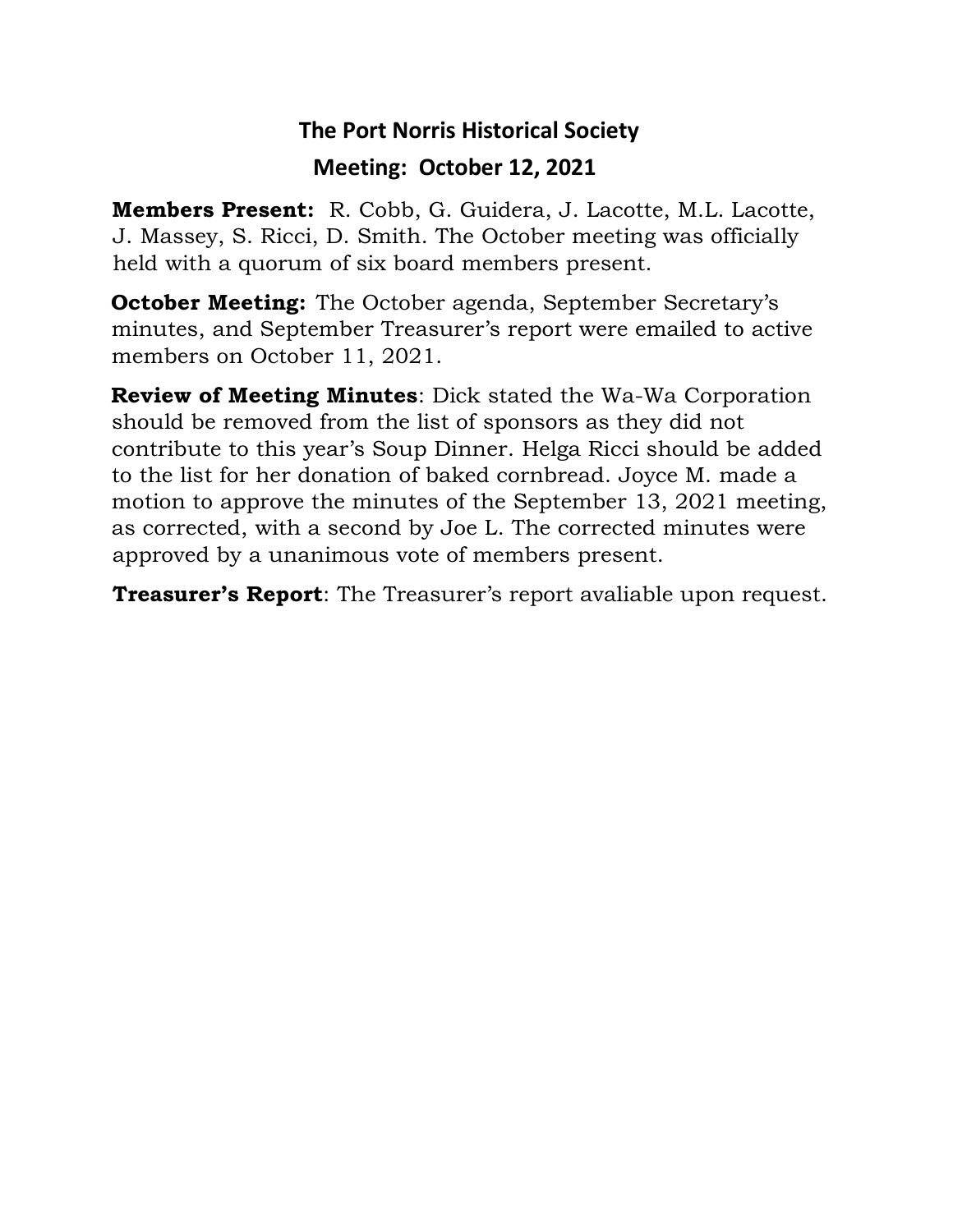**Donations:** Donations of \$1,100.00 were received in memory of Norman Cobb. A \$300.00 donation was received from Donna Bailey.

**Correspondence:** Gloria G. read thank you notes from Rachel and Dorothy Cobb. Get well wishes were sent to Liz H. and Eileen B.; nine thank-you's for donations.

Email Correspondence: Rachel C. reported Dana Gaynor is working on the history of Philip Stultz Bass and Anna Berry and was asking for any information we may have.

## **Committee Reports**:

**Membership**: In absence of Ginny C., Rachel C. stated we registered new members at the Community Day event. With another member renewal, we may be close to (75) members.

**Review of Scarecrows:** Rachel reported members Joyce M., Ginny C., Faye H., and herself along with a couple from the Senior Center made (11) scarecrows, which were displayed around Port Norris for Community Day.

**Collections:** No report

**Welcome:** No report

**Review of Community Day:** Based on attendance and \$384.00 in sales of our items, the Community Day event was a success. Joyce sold hats and cookbooks; Dick had ordered more of the war books and sold (5). Rachel stated it was an opportunity to meet people who have moved into the area. Thinking of next year's Community Day event, she suggested we continue to have a table in the vendor area and open our building to the public.

## **General Business:**

**Special Event**: Due to Robin's absence, the proposed special program for Seniors will be postponed until the November meeting. **Legends Awards**: Mary Linda L. reported it was not possible to hold the Legends Awards in May due to conflicts with college graduations. The program has now been rescheduled for Saturday,